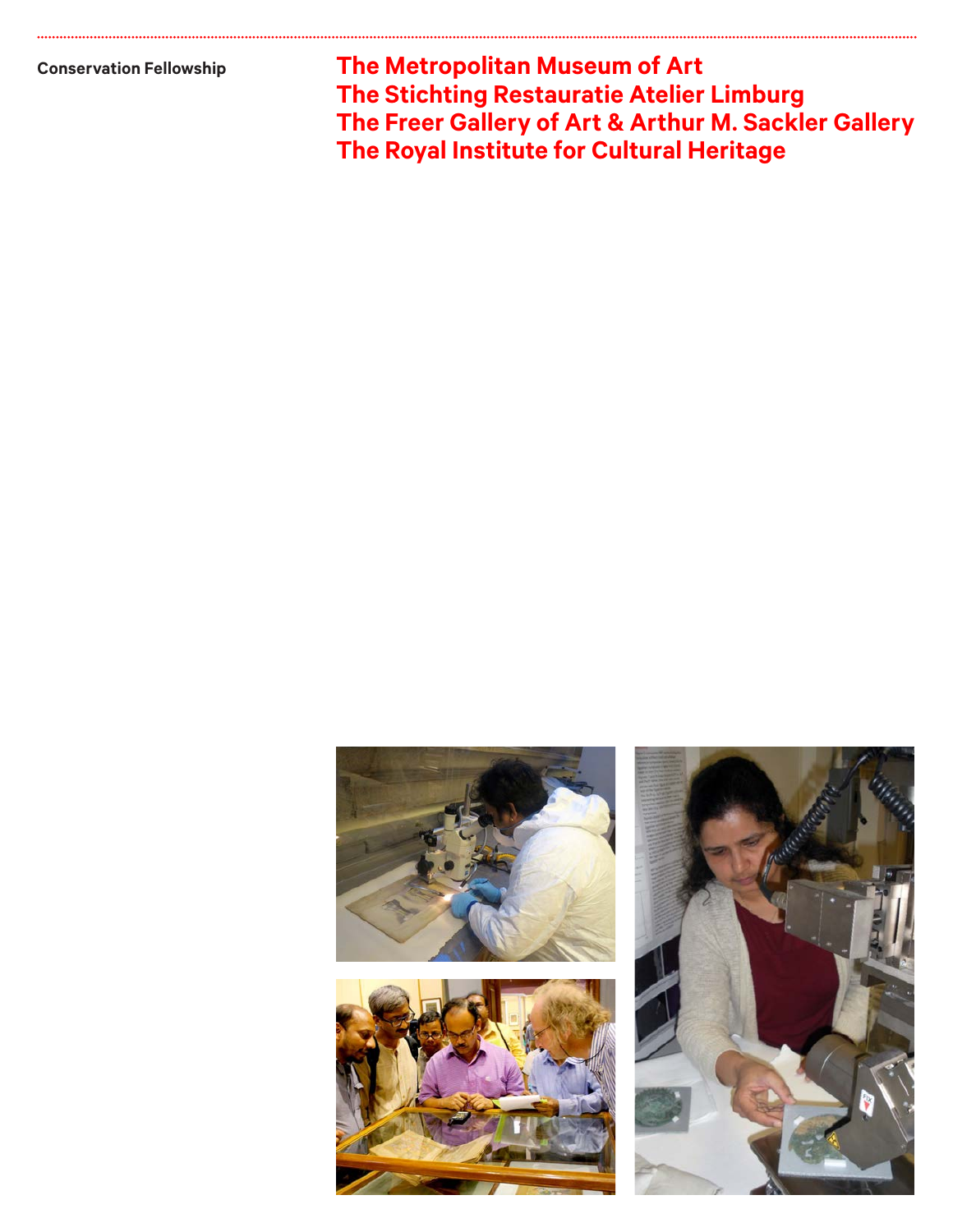**The Metropolitan Museum of Art (New York, USA) the Stichting Restauratie Atelier Limburg (Maastricht, The Netherlands), the Freer Gallery of Art (Washington D.C., USA), and The Royal Institute for Cultural Heritage, (Brussels, Belgium), with the support of the Ministry of Culture, Government of India and The Andrew W. Mellon Foundation are pleased to announce a five-year extension of the Indian Conservation Fellowship Program offering fellowships to Indian citizens engaged in the conservation of works of artistic and cultural heritage.**

The fellowships are designed to broaden the experience of conservators currently working in art and cultural heritage museums and institutions in India. The fellowships will be for a period of 4–6 months each with 6–8 fellowships awarded annually over the next 5 years, with the first year's fellowships beginning in the fall of 2016.

CCCCCCCCCCCCCCCCCCCCCCCCCCCCCCCCCCCCCCCCCCCCCCCCCCCCCCCCCCCCCCCCCCCCCCCCCCCCCCCCCCCCCCCCCCCCCCCCCCCCCCCCCCCCCCCCCCCCCCCCCCCCCCC CCCCCCCCCCCCCCCCCCCCCCCCCCCCCCCCCCCCCCCCCCCCCCCCCCCCCCCCCCCCCCCCCCCCCCCCCCCCCCCCCCCCCCCCCCCCCCCCCCCCCCCCCC

The Stichting Restauratie Atelier Limburg (SRAL), Maastricht, The Netherlands:

 $\rightarrow$  Paintings and Historic Interiors Conservation.

The Metropolitan Museum of Art (MMA), New York, USA:

- A Objects Conservation (sculpture, objects, furniture, musical instruments, and archaeological materials)
- A Textile Conservation
- **← Paper Conservation**

The Royal Institute for Cultural Heritage (KIK-IRPA), Brussels, Belgium:

**← Textile Conservation** 

The Freer Gallery of Art and Arthur M. Sackler Gallery (FG), The Smithsonian Museums of Asian Art:

**← Paper Conservation** 

The training will be given in the conservation labs focused on a project, working with specific works of art based on the fellows' backgrounds and interests, and the needs of the collections under their care. As an extension of the fellowship experience,

there will be follow-up initiatives working with MMA, SRAL, FG, and KIK-IRPA conservators to address collection issues at the fellows' home institutions. Seminars will also be held for fellows to present their work to a broader audience in India.

## **Requirements**

You must be a conservator with daily responsibility of the care of objects to apply. fellows must be Indian citizens and should have strong knowledge of spoken and written English. Preference will be given to conservators at a relatively early stage of their professional careers (approximately 3–8 years conservation experience) and employed by museums or other institutions in India concerned with the study, conservation, and display of the country's artistic and cultural heritage. Candidates must be employed at their current institution for **at least 3 years** on the date of application. A good knowledge of conservation principles and basic academic background in conservation practice and artists' materials is expected.

Each fellowship will be for a period of 4–6 months. Accommodation will be provided by the host institutions and living expenses for food and other items during the fellowship period will be covered. It is expected that the applicants' salaries will continue at their home institutions as specified in the employer's statement requested below. The fellowship will include support for travel to the host institution, as well as research travel for conferences, seminars, and visits to other conservation laboratories or cultural institutions. Health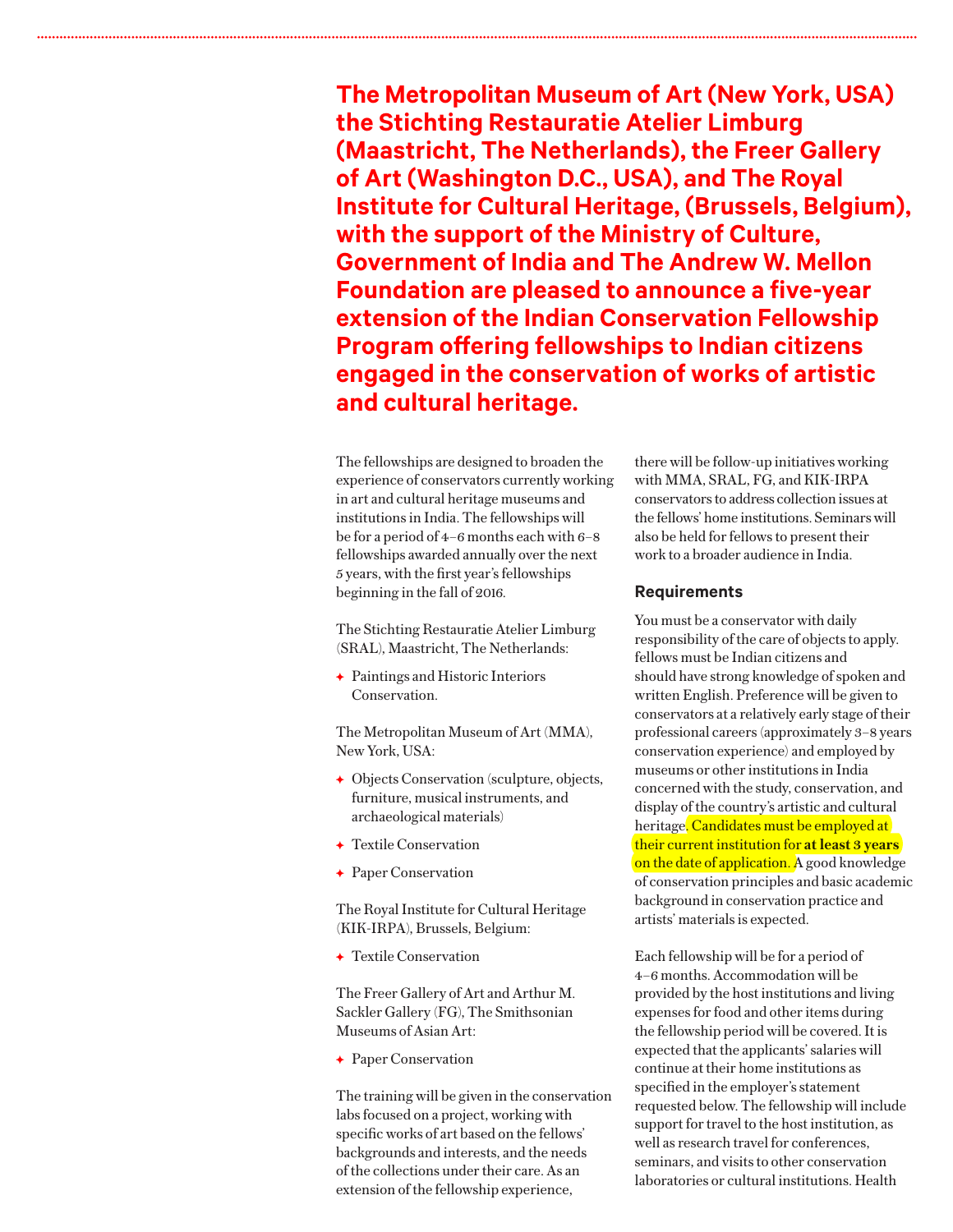

care coverage, visa expenses, and costs for residence permits are also covered. At the end of their fellowship, fellows will be able to purchase tools, equipment and supplies for use at their home institutions.

## **Application Procedure**

Candidates may submit applications electronically using the following website: https://app.wizehive.com/appform/login/ indianconservationfellowship

- $\rightarrow$  Name, present home address, telephone numbers, and e-mail address
- $\rightarrow$  Institution or institutions to which the Fellow would like to apply (SRAL, MMA, FG, KIK-IRPA)
- $\leftarrow$  Current employer: contact name, position and title, institutional address, e-mail address, and telephone numbers
- $\leftrightarrow$  Applicant's position and title
- A Full curriculum vitae of education, professional experience, honors, awards, and publications
- A Proposed program of professional training, study and/or research describing what the applicant hopes to accomplish during the fellowship period, and how the program will benefit the applicant and his or her institution in the performance of his or her duties upon return to his or her place of employment (not to exceed 1,000 words). Please state any preferences or restrictions regarding the length of the fellowship (any duration from 4–6 months) or the start date.
- A For applicants to Paper Conservation: submit two reports describing the conservation project and the rationale for all phases of the course of action.
- $\rightarrow$  Official undergraduate and graduate transcripts or a properly certified photocopy.
- ← IMPORTANT: A letter of support from the head of the institution at which the candidate is employed, which must include a statement that the applicant is guaranteed his or her regular salary during absence, as well as confirming the return to his or her current position on completion of the fellowship
- A Two letters of recommendation from individuals well acquainted with the applicant's academic or professional work
- $\triangle$  The home institutions of the prospective fellows must obtain necessary clearances from the Government of India through the Ministry of Culture in reference to the foreign deputation of their employee well in advance before sending the employee for the fellowship program.